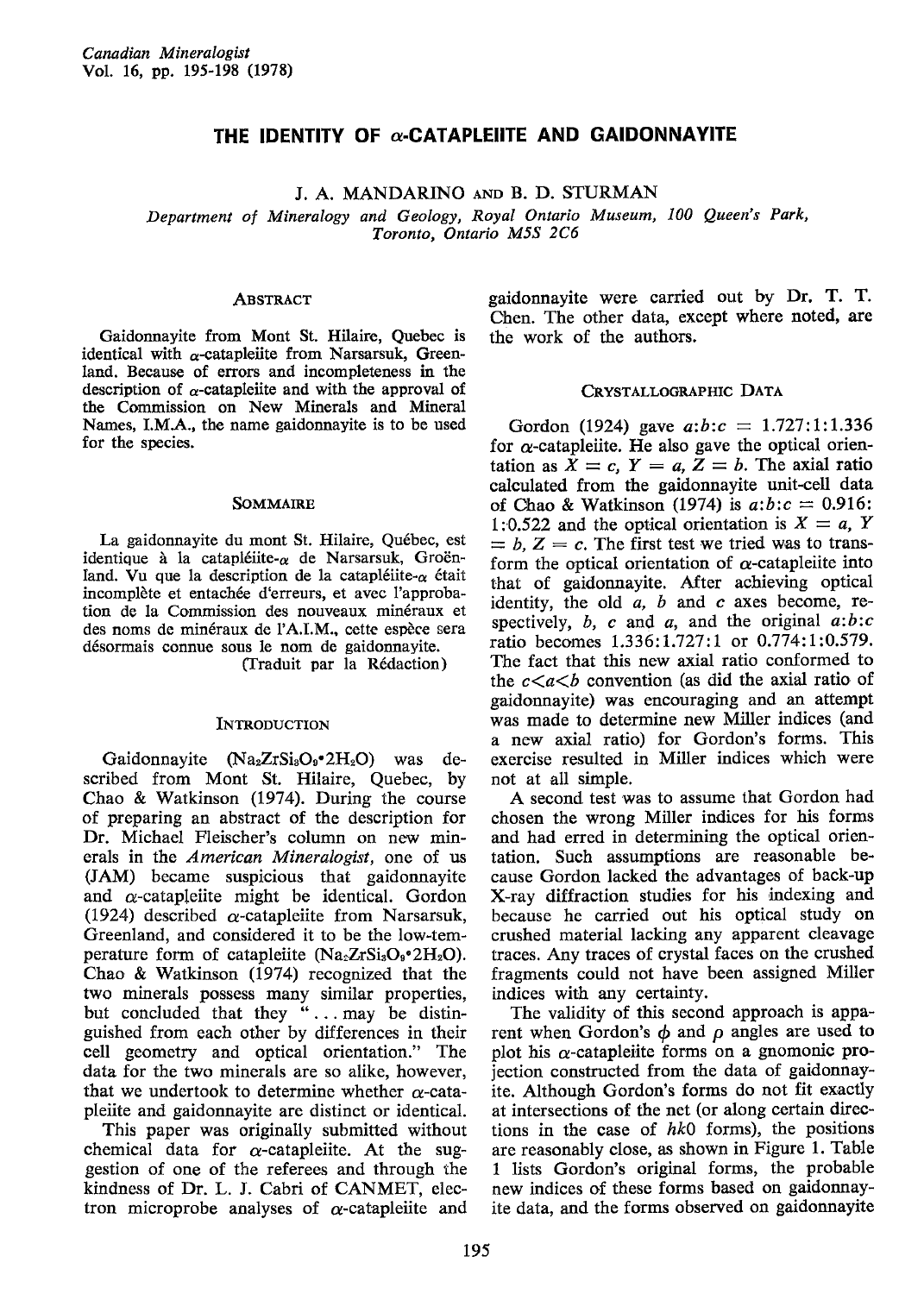

FIG. 1. Gnomonic projection of gaidonnayite;  $a:b:c$  $= 0.916:1:0.522, p_0 = 0.570, q_0 = 0.522, r_0 = 1.$ Gordon's forms for  $\alpha$ -catapleite are the points e. y, and  $o$  and the directions  $a$  and  $m$ .

TABLE 1. FORMS OF  $\alpha$ -CATAPLEIITE AND GAIDONNAYITE

| a-catapleiite<br>indices of<br>Gordon (1924) | a-catapleiite<br>indices from<br>this study | gaidonnayite<br>Chao & Watkinson<br>(1974) |
|----------------------------------------------|---------------------------------------------|--------------------------------------------|
|                                              |                                             | 010                                        |
| 100                                          | 100                                         | 100                                        |
| 110                                          | 120                                         | 120                                        |
| 013                                          | 011                                         | 011                                        |
| 203                                          | 101                                         | 101                                        |
| 301                                          | 401                                         |                                            |

by Chao & Watkinson. The correspondence is evident.

Table 2 compares Gordon's angle table with a new set of angles calculated from the unit-cell data of Chao & Watkinson. The morphological ΓE.

|  |  |  |  | TABLE 2. ANGLES FOR $\alpha$ -CATAPLEIITE AND GAIDONNAYIT |  |  |  |
|--|--|--|--|-----------------------------------------------------------|--|--|--|
|--|--|--|--|-----------------------------------------------------------|--|--|--|

| $\alpha$ -catapleiite <sup><math>\pi</math></sup> |               |        |                 |        |      | gaidonnayite <sup>T</sup> |        |
|---------------------------------------------------|---------------|--------|-----------------|--------|------|---------------------------|--------|
| <u>form</u>                                       | measured<br>Φ | ρ      | calculated      | ρ      | form | calculated<br>Ф           | ۵      |
| 100                                               | 90°00'        | 90°00' | $90^{\circ}00'$ | 90°00' | 100  | 90°00'                    | 90°00' |
| 110                                               | 30°04'        | 90°00' | $30^{\circ}04'$ | 90°00' | 120  | 28°38'                    | 90°00' |
| 013                                               | 00°00'        | 25°31' | 00°00'          | 24°00' | 01 I | $00^{\circ}00'$           | 27°34' |
| 203                                               | 90°00'        | 27°17' | 90°00'          | 27°17' | 101  | 90°00'                    | 29°41' |
| 301                                               | 90°00'        | 65°50' | 90°00'          | 66°41' | 401  | 90°00'                    | 66°19' |

Gordon (1924);  $\dagger$  this study

similarities between  $\alpha$ -catapleiite and gaidonnavite are instantly apparent. Gordon's axial ratio is based on only two of his four measured interfacial angles and the agreement between the observed and calculated angles for his other two forms is no better than 1 to  $1\frac{1}{2}$ °. This being so, the differences of 1/2 to 21/2° between Gordon's measured angles and those calculated from the unit cell parameters of gaidonnayite are quite reasonable.

# PHYSICAL AND OPTICAL DATA

After the foregoing theoretical considerations had been completed, we examined the type speciment of  $\alpha$ -catapleiite (No. 20501, William S. Vaux Collection, Academy of Natural Sciences of Philadelphia). We obtained unit-cell parameters, optical data and other physical data from a small crystal which was then crushed and used to produce an X-ray powder diffraction pattern. This pattern proved to be identical to that of gaidonnavite. Table 3 compares all the pertinent data: Gordon's and ours for  $\alpha$ -catapleiite, and Chao's & Watkinson's for gaidonnayite. Prior to performing the electron microprobe analyses of  $\alpha$ -catapleiite, the density of a polycrystalline grain was determined by Dr. Chen; it is included in Table 3. Also listed there are cell parameters refined from Gandolfi X-ray

| TABLE 3. DATA FOR &-CATAPLEIITE AND GAIDONNAYIT |  |  |  |  |  |  |  |
|-------------------------------------------------|--|--|--|--|--|--|--|
|-------------------------------------------------|--|--|--|--|--|--|--|

|                                                                             | α-catapleiite<br>Gordon (1924)                                                     | α∽catapleiite<br>this study                                                                                                                                                                                                                    | gaidonnayite                                                                 |
|-----------------------------------------------------------------------------|------------------------------------------------------------------------------------|------------------------------------------------------------------------------------------------------------------------------------------------------------------------------------------------------------------------------------------------|------------------------------------------------------------------------------|
| Crystallographic                                                            |                                                                                    |                                                                                                                                                                                                                                                |                                                                              |
| Symmetry<br>Space group<br>а<br>Ъ<br>a<br>Axial ratio                       | orthorhombic<br>1.727:1:1.336                                                      | orthorhombic<br>P21nb or Pumb<br>11.80(2)<br>$\begin{array}{c} .97\left(\begin{smallmatrix} 2\\1\\1\end{smallmatrix}\right) & \begin{smallmatrix} 8\\1\\8\\6 \end{smallmatrix} \\ .914:1 \end{array} \end{array}$<br>12.97(1)<br>0.914:1:0.519 | orthorhombic<br>$P2_1nb$<br>11.740 Å<br>12.820 Å<br>6.691 Å<br>0.916:1:0.522 |
| Optical                                                                     |                                                                                    |                                                                                                                                                                                                                                                |                                                                              |
| Character<br>Sign<br>α<br>ß<br>۲<br>2v (meas.)<br>2V (calc.)<br>Orientation | biaxial<br>$(-)$<br>1.575(5)<br>1.590(5)<br>1.605(5)<br>2E large<br>$89.2^{\circ}$ | biaxial<br>$(-)$<br>1.574(3)<br>1.592(1)<br>1.597(3)<br>$53^\circ$ ±0.5°<br>55°                                                                                                                                                                | biaxial<br>$(-)$<br>1.573(1)<br>1.592(1)<br>1.599(1)<br>59°<br>$61.9^\circ$  |
| Χ                                                                           | o                                                                                  | а                                                                                                                                                                                                                                              | α                                                                            |
| Y<br>2                                                                      | $\alpha$<br>Ъ                                                                      | Ъ<br>a                                                                                                                                                                                                                                         | Ъ<br>a                                                                       |
| Physical                                                                    |                                                                                    |                                                                                                                                                                                                                                                |                                                                              |
| Color                                                                       | colorless to<br>light buff                                                         | colorless to<br>pale brown                                                                                                                                                                                                                     | colorless, white<br>to beige, pale<br>yellowish green                        |
| Fluorescence<br>Lustre<br>Diaphaneity                                       | vitreous<br>translucent                                                            | green<br>vitreous<br>translucent                                                                                                                                                                                                               | creen<br>vitreous<br>transparent.<br>translucent,<br>opaque                  |
| <b>Hardness</b><br>Density (meas.)<br>Density (calc.)<br>Cleavage           | $2.658$ g/cm <sup>3</sup>                                                          | 2.67 g/cm <sup>3</sup><br>2.63 g/cm <sup>3*</sup><br>none                                                                                                                                                                                      | 5<br>$2.67$ g/cm <sup>3</sup><br>$2.70$ g/cm <sup>3</sup><br>none            |

Data obtained by T.T. Chen on grain used for analysis #13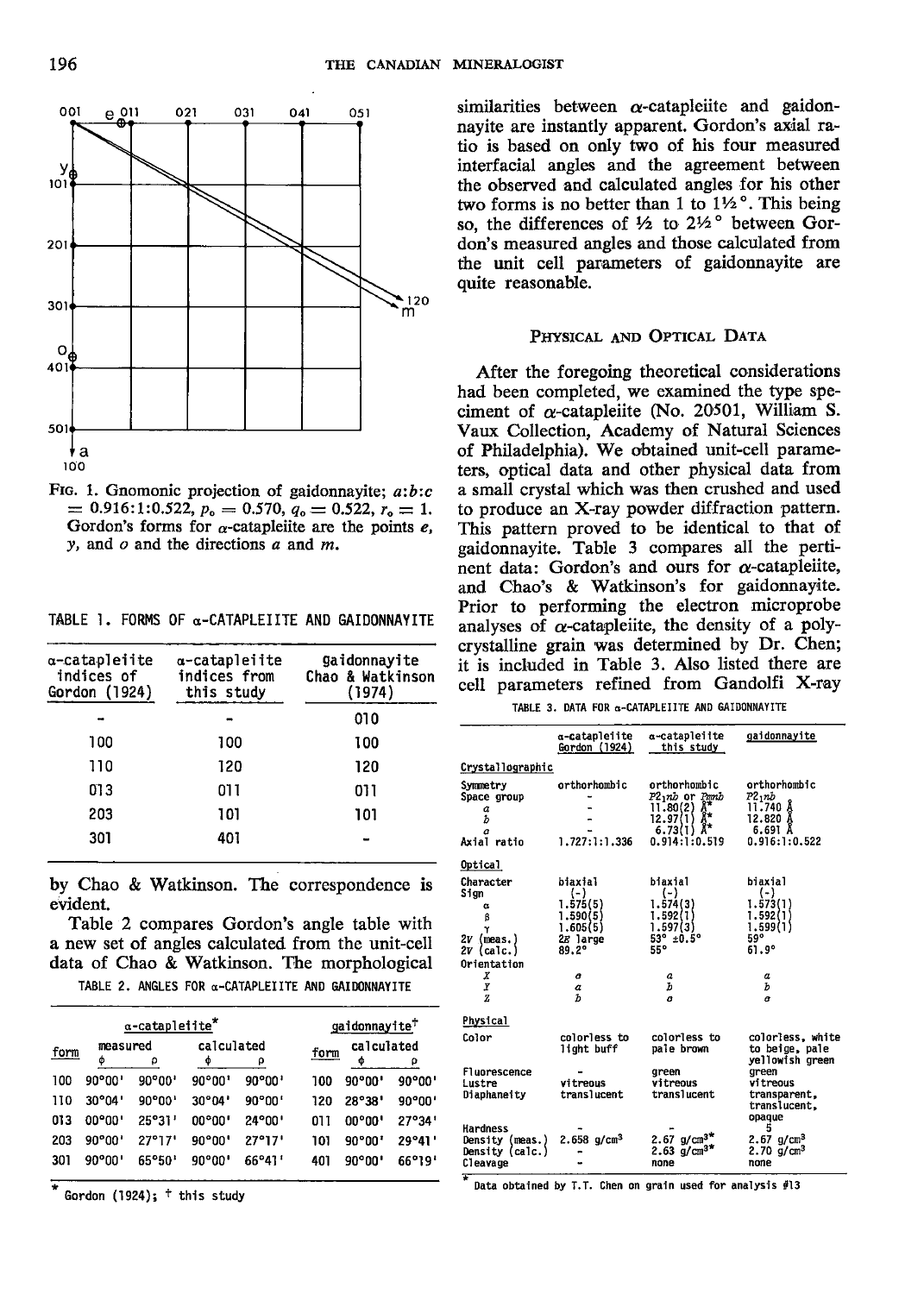data obtained by Dr. Chen for one of the analyzed grains.

### CHEMICAL DATA

Electron microprobe analyses of  $\alpha$ -catapleiite and gaidonnayite were carried out on a Materials Analysis Company probe at CANMET under the following conditions: 20kV, specimen current 0.0119  $\mu$ A, defocused beam with beam size 48  $\mu$ m diameter. Standards (and emission lines) used were: zircon (Si $K_{\alpha}$ , ZrL $\alpha$ ), sphene  $(TiK\alpha,CaK\alpha)$ , orthoclase  $(KK\alpha)$ , albite (NaK $\alpha$ ) and NaNbO<sub>s</sub> (NbL $\alpha$ , NaK $\alpha$ ). Magnesium and chlorine were sought but not detected. Corrections were applied by a modified EMP-ADR VII computer programme.

Ten electron microprobe analyses of  $\alpha$ -catapleiite, three new electron probe analyses of gaidonnayite, and the original gaidonnayite analytical data of Chao & Watkinson are shown in Table 4. It is apparent that all of the analyses are very similar. Some of the  $\alpha$ -catapleiite analyses (Nos. 10 through 14) show relatively higher amounts of  $K<sub>2</sub>O$  than do the other analyses. However, in none of these does K exceed Na.

#### CONCLUSIONS

Prior to the acquisition of chemical data for  $\alpha$ -catapleiite, the foregoing physical and crystallographic data were presented to the Commission of New Minerals and Mineral Names, I.M.A., with the proposal that  $\alpha$ -catapleiite and gaidonnayite be considered identical, and further, that the name gaidonnayite be retained for the mineral, notwithstanding the clear priority of  $\alpha$ -catapleiite. Our reasons for recommending gaidonnayite over  $\alpha$ -catapleiite are: 1) Gordon's description is incomplete (no chemical data);  $2)$ there are significant errors among Gordon's data, and 3) the description by Chao & Watkinson is very complete. Both parts of our proposal were approved by the Commission. Subsequently, the chemioal identity of the two minerals was confirmed by Dr. Chen.

The decision of the Commission to accept our proposal to use the name gaidonnayite for the species has resulted in a small controversy. Some people feel that it is wrong to drop the older name in favor of a newer one. However, it is our feeling that when an instance such as this occurs, the primary question should be "Did the older description sufficiently characterize the species so that subsequent finds of the mineral can be identified as that species?" Obviously, if the answer is yes, there is no problem and the original name will nevet be in jeopardy. On the other hand, if the answer is no, then it is quite possible that a new species might be pro. posed and approved. Later, if the two species are found to be identical, it seems quite reasonable to give preference to the name attached to the description which adequately characterizes the species. Clearly, the errors present in the description of  $\alpha$ -catapleiite were such that it was quite reasonable for Chao & Watkinson to conclude that gaidonnayite was a distinct species.

gaidonnayite<br>theor. 1 2  $\frac{3}{2}$   $\frac{4}{4}$   $\frac{5}{2}$   $\frac{6}{2}$   $\frac{7}{2}$   $\frac{8}{2}$   $\frac{9}{2}$   $\frac{10}{2}$  $\overline{12}$  $13 \overline{\smash{)}14}$  $\overline{\mathfrak{n}}$  $Na<sub>2</sub>0$ \* 15.44 13.11 14.1 13.4 13.5 14.2 13.2 13.0 13.0 13.4 10.4 9.6 9.0 9.9 8.7  $K<sub>2</sub>0$  $-$  2,20 1,6 2,6 1,5 1,6 2,0 1,5 1,8 1,5 4,6 6,6 7,0 6,1 6,4 ca0 n.d. n.d. n.d. n.d. n.d. n.d. n.d. n.d. n.d. 0.8 0.1 0.4 0.6 44.89 42.51 43.6 42.8 44.0 42.6 42.8 42.9 42.7 43.2 42.6 41.3 42.0 43.1 42.5 Si0<sub>2</sub>  $Zr0<sub>2</sub>$ ?8.4 29,0 30.0 28.5 29,1 28.4 27.9 28.0 28.1 27.7 30.69 30.21 28.3 27.6 29.0 Ti0<sub>2</sub> - 0.42 1.8 0.8 1.4 0.5 0.2 0.2 1.3 0.6 0.8 0.4 0.? 0.6 0.5  $-$  3.00 0.7 1.2 0.9 't.6 2.5 1.8 1.3 1.5 2.0 0.7 l.l 0.9 1.4  $Nb<sub>2</sub>O<sub>5</sub>$ 8.98 9.25  $H<sub>2</sub>0$ Total 100.00 100.70 2.00 1.72 1.85 1.80 I.77 1.90 I.76 1.73 1,74 1.78 1.40 1.33 1.24 1.33 l.l9 Na† K - 0.19 0.14 0.23 0.13 0.14 0.18 0.13 0.16 0.13 0.41 0.60 0.64 0.54 0.58 Ca  $\ddot{\phantom{a}}$  $\sim 10^{-1}$  $\omega$  .  $\sim 100$ 0.06 0.01 0.03 0.05 2.94 2.94 2.95 2.95 2,96 2.96 2,96 3.00 3.00 3.00 si 3.00 2.89 2.95 2.97 2.97 0.96 0.97 l.0l 0.96 0.97 0.96 0.97 0.97 0.95 0.95 Zt 1.00 1.00 0.93 0.93 0.95 0.03 0.01 0.01 0.07 0.03 0.04 0.02 0.01 0.03 0.03 Ti - 0.02 0.09 0.04 0.07 Nb - 0.09 0.02 0.04 0.03 0.05 0.08 0.06 0.04 0.05 0.06 0.02 0.04 0.03 0.04 r 6.00 5.91 5.98 6.01 5.92 6.02 5.94 5.89 5.92 5.92 5.&l 5.96 5.91 5.91 5.84

TABLE 4. CHEMICAL DATA FOR GAIDONNAYITE AND  $\alpha$ -CATAPLEIITE

 in weight  $x_i$ , <sup>†</sup> number of ions based on 9 oxygen ions. Analysis l: Chao & Watkinson (1974); analyses 2 to 14 by Dr. T.T. Chen, CANMET.